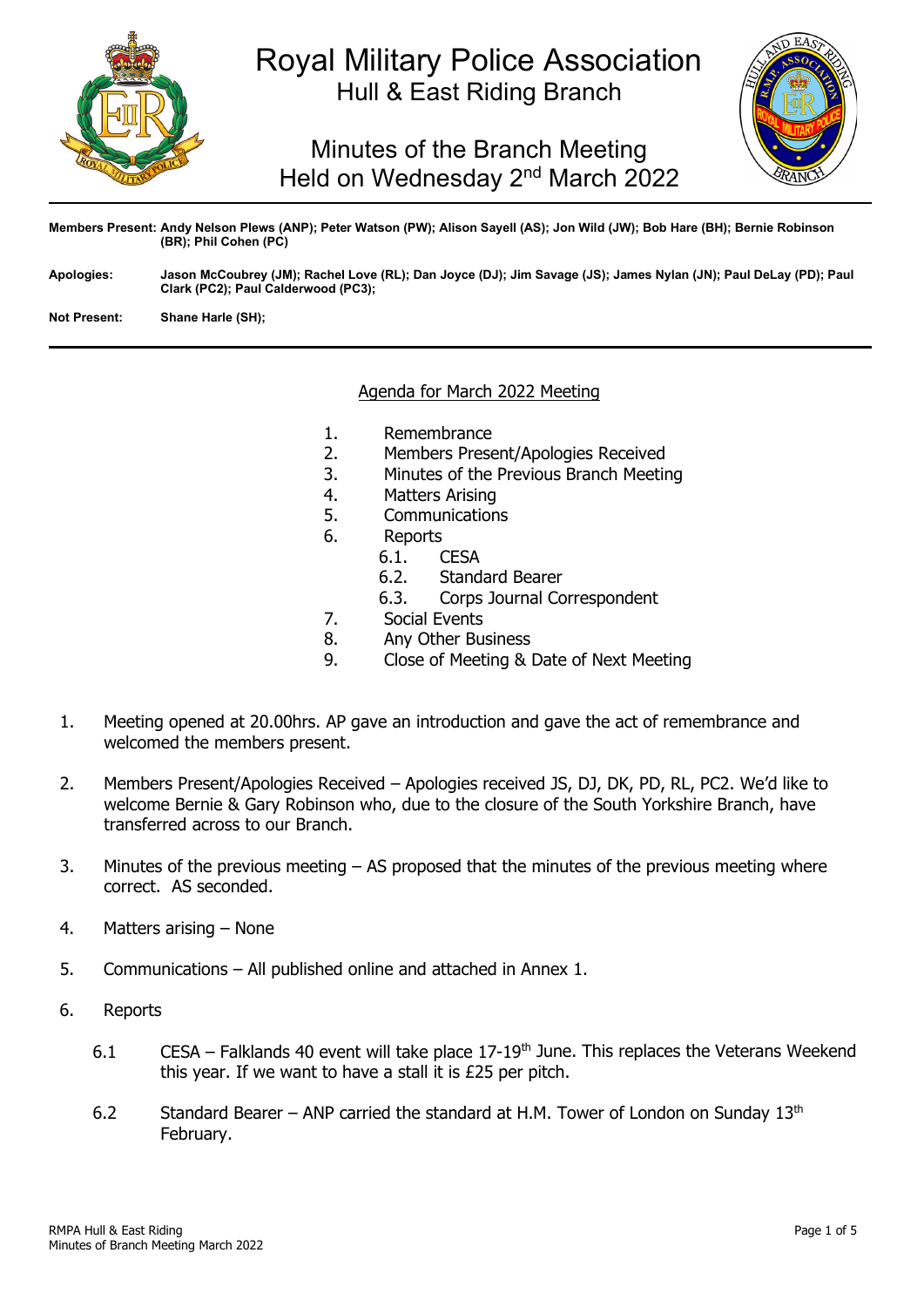- 7. Social Events A general discussion was held regarding the holding of events this year and the general agreement was as follows:
	- 7.1 Annual Dinner PW asked AS to speak to the Masonic Lodge for availability. JM asked whether we could do something a little less formal. Still have a meal, but then entertainment. PW also asked AS to look into the Kingston Theatre Hotel for availability and pricing.
	- 7.2 Christmas Dinner JM suggested a fun event, for example a beer train. JM will look into it and report back.
	- 7.3 Ad Hoc meet ups PW stated that as pubs are now open, there's no reason why ad-hoc pub meetings. If anyone wants to set one up, please let members know on the Messenger Group.
	- 7.4 Race Day At Pontefract and also at Beverley. PW to look in to. (Post meeting note: The only Saturday fixtures for this year are  $28<sup>th</sup>$  May (Two-Year-old Trophy),  $2<sup>nd</sup>$  July,  $27<sup>th</sup>$  August (William Hill Beverley Bullet)).
- 8. Project 2022
	- 8.1.1 PW updated members with the critical information regarding the Royal Hotel. It has been confirmed that the Royal Hotel are unable to facilitate our Reunion this year and have formerly cancelled the event.
	- 8.1.2 New Venue PW stated that both he and ANP had been working hard behind the scenes to secure a new venue and that we are please to announce that this years reunion will be held at DoubleTree by Hilton on Ferensway. PW has had a meeting at the hotel and believes that this location is far superior to the Royal Hotel in every way.
	- 8.1.3 Costs Cost for the accommodation is higher at £85.00/night B&B for single occupancy and £95.00/night for double occupancy. The cost for the Reunion Dinner has also increased to £30.00 per person.
	- 8.1.4 Friday Evening Meal there is no set meal being planned due to an event taking place in the main ball room.
	- 8.1.5 Menus Need to discuss variations based on dietary intolerances but the hotel has confirmed that they can cater for all intolerances.
	- 8.2 Church Service ANP stated that we have secured the Holy Trinity Chapel. Zebedees yard is unfortunately in use that weekend, but the rear courtyard will be available to us. The is a cost of £250. PW & ANP to do Recce
		- 8.2.1 Recce has taken place and we believe that this is a suitable venue.
		- 8.2.2 AS to arrange a cheque of £250 to be sent to the chapel.
	- 8.3 Welcome Packs tba
	- 8.4 Raffle tba
	- 8.5 Contact Humberside Police Band Initial contact made by PC, but since then no further contact has been made. PC confirmed that hew will chase up the band.
	- 8.6 Aklams Coaches PW to contact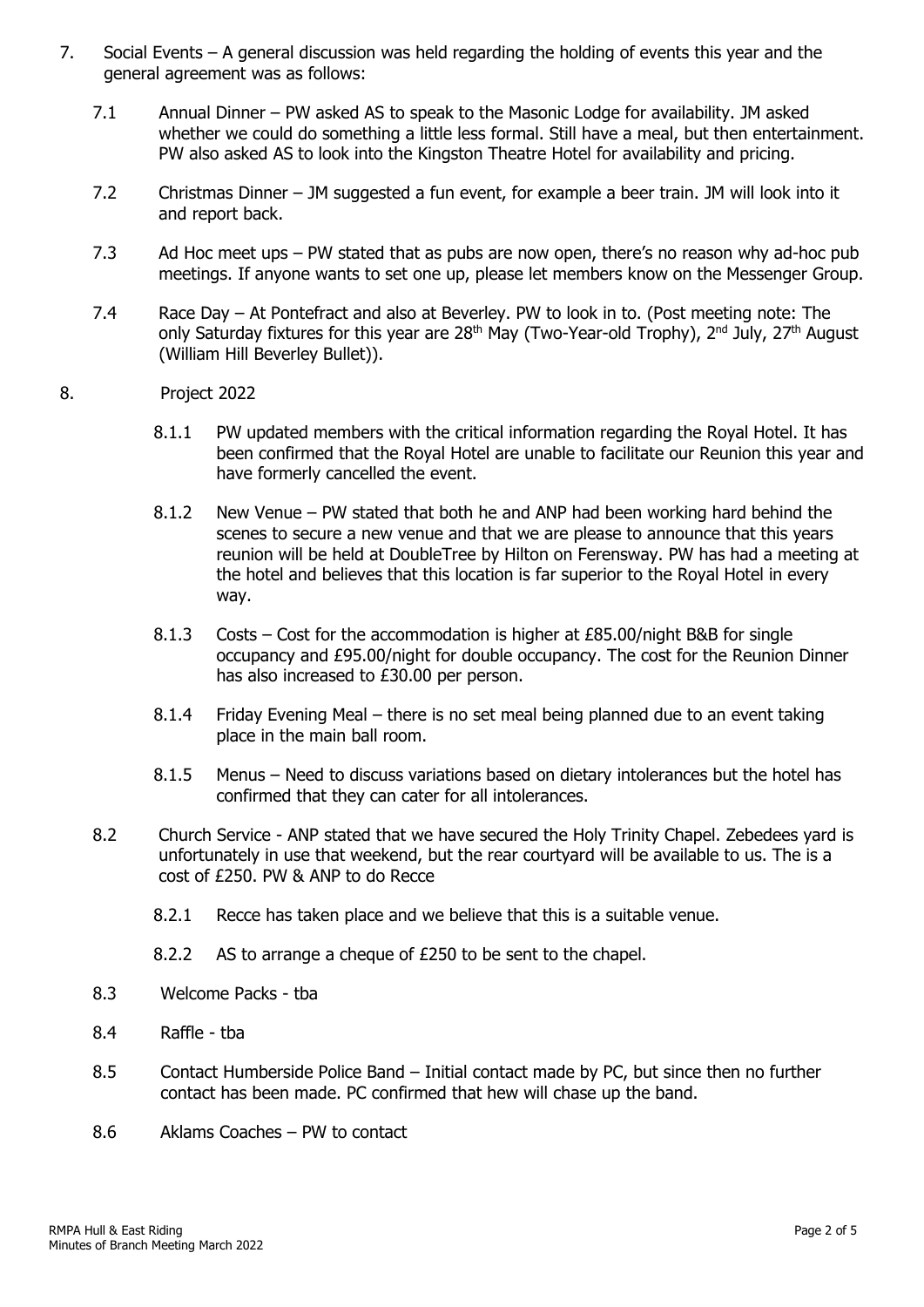- 8.7 Padre PW has made contact with the Padre and can confirm that he will be able to take the service. ANP has put the Padre in direct contact with the chapel.
- 8.8 1RMP contact made with Col. John Alecock, CO 1RMP
- 8.9 AFVBC contact made with Derek Hardman
- 8.10 Hull4Heroes contact made with Paul Matson
- 8.11 Additional Veterans Charities JW stated that he would like the other veterans' charities in the area to be represented at the event, such as Project Nova. PW stated that we could have a display board titled "What Hull Does For Its Veterans"
- 8.12 Social Media need to push social media engagement
- 8.13 1 MP Brigade JW stated that we need to push this to 1 MP Brigade so that they can push it down the chain of command.
- 9 Any Other Business
	- 9.1 Break-Fest PW reminded members that he is organising a fun music festival for the local AFVBC branches. This will take place on Saturday 16<sup>th</sup> July 2022 at the Manor Farm Camp Site, Therne Lane, Beverley (opposite Colletta & Tyson garden centre). Tickets can be purchased direct from<https://www.eventbrite.co.uk/e/break-fest-tickets-252938805777>
	- 9.2 Gauntlets During our recent event in London, ANP & PW had a discussion regarding the state of the Standard Bearers Gauntlets. These are very very old and are in need of replacement. PW will get a quote from Newton & Newton Flag and report back at the next meeting.
	- 9.3 Raffle PW stated that there and not been a raffle at the meeting for some time. This has been due to low numbers, lack of meetings etc, but we should recommence raffles from next month. They are the only source of income for the Branch over and above the yearly subs.
- 10 The time being 20.42hrs and there being no further business, the meeting was closed by ANP. The next Branch Meeting will be held on Wednesday 2<sup>nd</sup> March 2022 at 20.00hrs at the Hop Pole Hotel, Kingston Rd, Willerby, Hull, HU10 6LN. Members as usual, can meet up from 18.00hrs for food and drink.

# **Agenda for March's Meeting**

- 1. Remembrance
- 2. Members Present/Apologies Received
- 3. Minutes of the Previous Branch Meeting<br>4. Matters Arising
- 4. Matters Arising<br>5. Communication
- **Communications**
- 6. Reports
	-
	- 6.1. **CESA**<br>6.2. Stand Standard Bearer
	- 6.3. Corps Journal Correspondent
- 7. Social Events
- 8. Any Other Business
- 9. Close of Meeting & Date of Next Meeting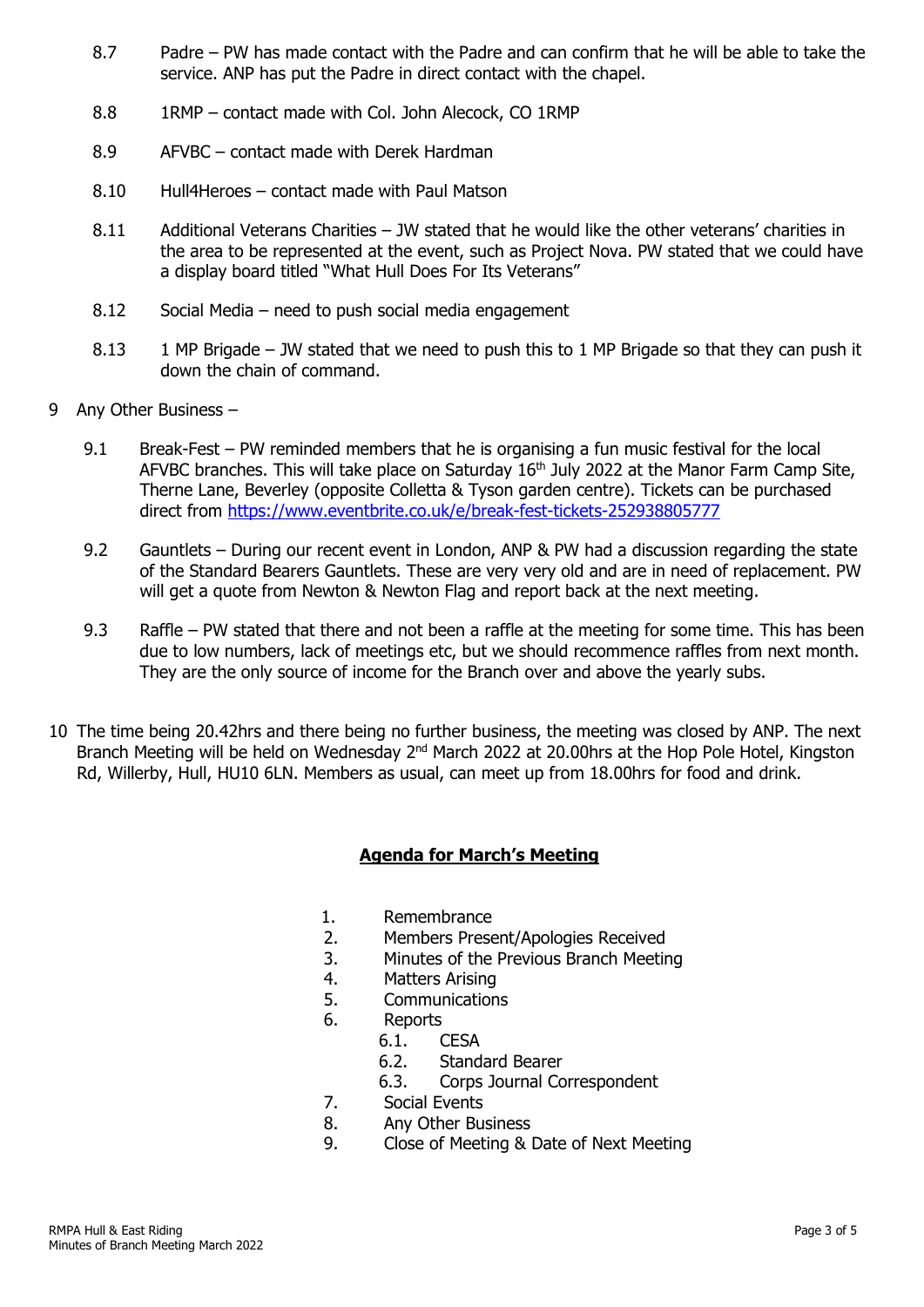#### Annex 1.

## Communications Received – February 2022

## 1. An email was received from Stuart Leach

### Good afternoon,

As has been previously promulgated (several times now) and indeed advised in the Journal itself, Branch notes in the format that they were once submitted are currently NOT being used by the Editorial team, there are, as also previously stated various reasons for this, and I am not about to again repeat them.

However, suffice to say that what we have asked for previously and I again ask it of you today is to submit more editorials to Bob for inclusion in the regular newsletters, these are by their very nature more up to date and more readily available and wider distributed, this it is thought is a better way to get branch news out and about whilst it is still current and therefore of interest.

The Journal editorial team will include items of historical import or unique in their occurrence, such as the reaching of 100 years of age of a member, or Branch engagement and involvement with a local or national prime event. Where the serving Corps and past members engage on a joint venture perhaps, or where direct support to the serving is given by the retired cohort or indeed vice versa, these are the sort of entries that it is felt are more relevance to the Journal given all its previously discussed time bounds etc. We will of course continue to use the Journal as a place of official record of the passing of members if we have been informed. (I wonder how many of you have submitted your own obituaries as suggested previously?) Again, it can't be published if we don't know it!

So please do get regular updates to the Newsletter Editor currently Bob as Chairman, saving headline editorials for the Journal.

The idea of the Journal is to record the history of the whole Corps and its retired cohort, but that must be done in an interesting and engaging manner. It's interesting to note how many of the retired cohort regularly say" I don't know what half the acronyms used by the serving units stand for (or similar). The Journal will also now be used as a wider base of information for ALL readers, you will have seen in the last Journal that the Editor included items of assistance reference and signposts to pathways etc.

It is also felt that more contribution of properly constructed Corps history related pieces (such as the White Mice pieces by Dick Bland) will balance the submissions made by the serving cohort (which of course in due time will themselves no doubt form the basis of recollection and historical note by those who serve today but will be in the retired cohort tomorrow!).

The Journal is an evolving piece of work and obviously it will be the subject of ongoing review. The Newsletters and indeed Old Comrades Newsletters are all entered now onto the Corps historical reference library by the Museum Team, and we are looking at now actually assigning such things an ISSN reference (An International Standard Serial Number (ISSN) is an eight-digit serial number used to uniquely identify a serial publication, such as a magazine. The ISSN is especially helpful in distinguishing between serials with the same title) as oppos dot the ISBN system for books etc.

Hope this helps, please don't shoot the messenger – that's been done before! It hurts and simply wastes lead.